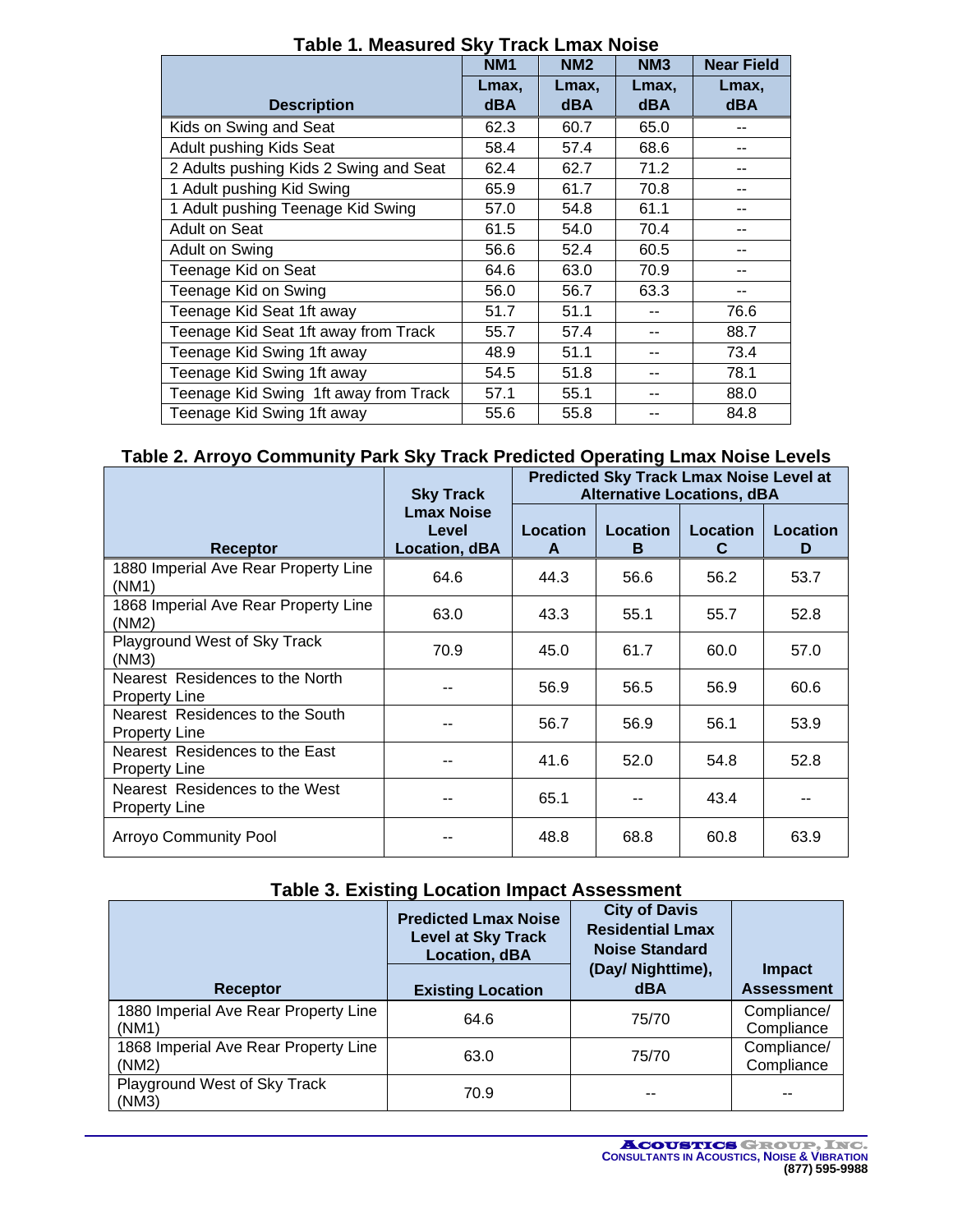| Table 4. Alternative Location A Impact Assessment<br><b>Predicted Lmax Noise</b><br><b>City of Davis</b> |                                                                         |                                                                       |                           |
|----------------------------------------------------------------------------------------------------------|-------------------------------------------------------------------------|-----------------------------------------------------------------------|---------------------------|
|                                                                                                          | <b>Level at Alternative</b><br><b>Sky Track Location,</b><br><b>dBA</b> | <b>Residential Lmax</b><br><b>Noise Standard</b><br>(Day/ Nighttime), | <b>Impact</b>             |
| <b>Receptor</b>                                                                                          | <b>Location A</b>                                                       | <b>dBA</b>                                                            | <b>Assessment</b>         |
| 1880 Imperial Ave Rear Property Line<br>(NM1)                                                            | 44.3                                                                    | 75/70                                                                 | Compliance/<br>Compliance |
| 1868 Imperial Ave Rear Property Line<br>(NM2)                                                            | 43.3                                                                    | 75/70                                                                 | Compliance/<br>Compliance |
| Playground West of Sky Track<br>(NM3)                                                                    | 45.0                                                                    |                                                                       |                           |
| Nearest Residences to the North<br><b>Property Line</b>                                                  | 56.9                                                                    | 75/70                                                                 | Compliance/<br>Compliance |
| Nearest Residences to the South<br><b>Property Line</b>                                                  | 56.7                                                                    | 75/70                                                                 | Compliance/<br>Compliance |
| Nearest Residences to the East<br><b>Property Line</b>                                                   | 41.6                                                                    | 75/70                                                                 | Compliance/<br>Compliance |
| Patwin Elementary School Classroom<br>Setback                                                            | 65.1                                                                    |                                                                       |                           |
| <b>Arroyo Community Pool</b>                                                                             | 48.8                                                                    | --                                                                    | --                        |

### **Table 4. Alternative Location A Impact Assessment**

## **Table 5. Alternative Location B Impact Assessment**

|                                                         | <b>Predicted Lmax Noise</b><br><b>Level at Alternative</b><br><b>Sky Track Location,</b><br><b>dBA</b> | <b>City of Davis</b><br><b>Residential Lmax</b><br><b>Noise Standard</b><br>(Day/ Nighttime), | <b>Impact</b>             |
|---------------------------------------------------------|--------------------------------------------------------------------------------------------------------|-----------------------------------------------------------------------------------------------|---------------------------|
| <b>Receptor</b>                                         | <b>Location B</b>                                                                                      | <b>dBA</b>                                                                                    | <b>Assessment</b>         |
| 1880 Imperial Ave Rear Property Line<br>(NM1)           | 56.6                                                                                                   | 75/70                                                                                         | Compliance/<br>Compliance |
| 1868 Imperial Ave Rear Property Line<br>(NM2)           | 55.1                                                                                                   | 75/70                                                                                         | Compliance/<br>Compliance |
| Playground West of Sky Track<br>(NM3)                   | 61.7                                                                                                   |                                                                                               |                           |
| Nearest Residences to the North<br><b>Property Line</b> | 56.5                                                                                                   | 75/70                                                                                         | Compliance/<br>Compliance |
| Nearest Residences to the South<br><b>Property Line</b> | 56.9                                                                                                   | 75/70                                                                                         | Compliance/<br>Compliance |
| Nearest Residences to the East<br><b>Property Line</b>  | 52.0                                                                                                   | 75/70                                                                                         | Compliance/<br>Compliance |
| <b>Arroyo Community Pool</b>                            | 68.8                                                                                                   | --                                                                                            |                           |